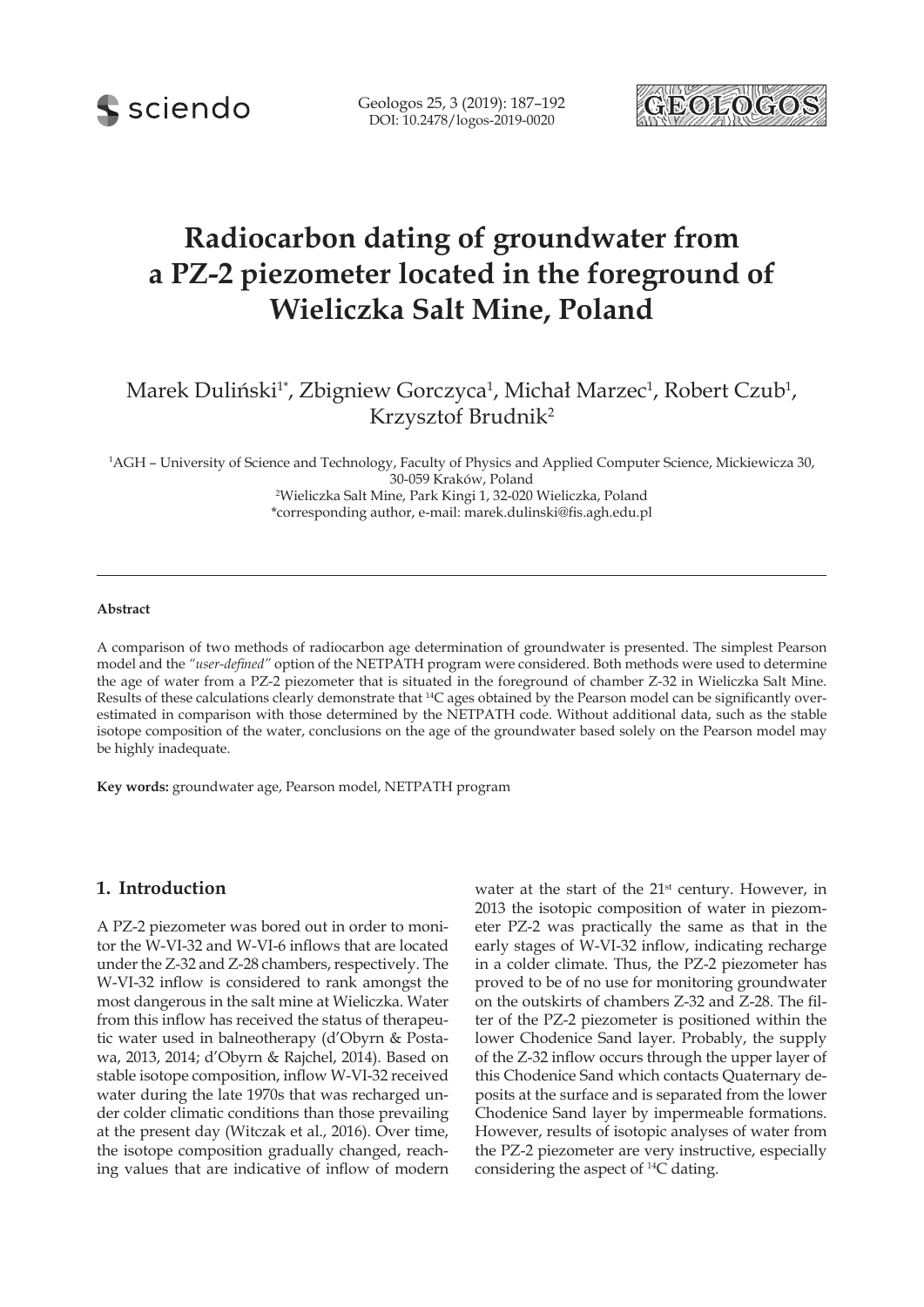The occurrence of the radioactive carbon isotope,<br><sup>14</sup>C or radiocarbon, was first recognised by Libby (1946). Under natural conditions, radiocarbon is produced in the transitional region between the stratosphere and troposphere about 12 km above the earth's surface through the nuclear reaction of neutrons with nitrogen nuclei. In turn, neutrons are produced in a reaction between high-energy cosmic protons and molecules of the atmosphere. Oxidation of radiocarbon leads to formation of  $14CO$ , which mixes with the bulk of atmospheric  $CO<sub>2</sub>$ . Molecules of <sup>14</sup>CO<sub>2</sub> enter into isotope exchange reactions with oceanic water and are assimilated by land plants. As a consequence, all living organisms, both plants and animals, contain 14C concentrations equal to that of atmospheric  $CO_{2g}$ . Living land plants in the process of root respiration release significant amounts of  $CO_{2g}$  into the soil, with <sup>14</sup>C activity typical of bulk atmosphere. Water infiltrating through the soil layer dissolves this  $CO<sub>2</sub>$  and thus becomes aggressive with respect to carbonate minerals present in soil and/or in underlying rock formations. Dissolution of carbonates may occur under open or closed system conditions with respect to gaseous  $CO_{2g}$  (Garrels, 1960). Under open system conditions gaseous  $CO<sub>2</sub>$  fully controls the isotopic composition of the total dissolved inorganic carbon (TDIC). All dissolved carbon molecules (dissolved  $CO_{2aq'}$  HCO<sub>3</sub><sup>-</sup>, CO<sub>3</sub><sup>2-</sup>, and carbonate complexes) have a carbon isotope composition  $\delta^{13}C$  that results from fractionation under given conditions between individual carbonate molecules and gaseous CO<sub>2g</sub> and activity of <sup>14</sup>C<sub>0</sub> equal 100 pMC. Under closed system conditions water first dissolves gaseous  $CO_{2g}$  and then, after the contact with gas is cut off, dissolution of carbonate rocks occurs. Consequently, the concentration of TDIC is lower than in solutions formed in open systems and its isotopic composition ( $\delta^{13}C_{TDIC'}$  <sup>14</sup>C(0)) takes on intermediate values between the composition of gaseous and carbonate phases that take part in the formation of carbonate mineralisation of water. Independently of conditions during formation, the TDIC reservoir may be affected by isotope exchange processes with the rock matrix containing carbonate minerals present along the flow path of groundwater through the aquifer. It can also be modified by an admixture of carbon that originated from decomposition of organic matter (OM) or methane oxidation, by admixture of geogenic  $CO_{2}$ , exchange with pore water, precipitation and/or redissolution of carbonates. This means that radiocarbon dating of groundwater is a complicated procedure that requires additional knowledge of possible physicochemical processes along the migration path of water.

# **2. Radiocarbon dating**

In general, the outline of radiocarbon dating of waters can be illustrated in the form of a diagram (Fig. 1).



**Fig. 1.** Illustration of the 14C method of determining the age of groundwater

The activity of  ${}^{14}C_0$  in TDIC may be seriously reduced by geochemical processes that occur both in the unsaturated and saturated zone and lead to apparent dilution of the radiocarbon reservoir. Thus, the observed  $^{14}C(0)$  activity in groundwater is a result of radioactive decay and geochemical reactions. Determination of the magnitude of  ${}^{14}C_{0}$ dilution due to pure chemical evolution of water solution is an essential issue in correct radiocarbon dating of groundwater. Over the years, many models, including both chemical and isotope evolution of carbonate solutions, have been proposed to determine the modification of the initial activity of  ${}^{14}C_{0}$ . These were reviewed by Han & Plummer (2016).

The simplest model of <sup>14</sup>C dating, including isotopic and chemical dilution correction, was formulated by Pearson (1965). It assumes that any change in  $^{14}$ C will also be reflected in  $\delta$ <sup>13</sup>C. Mathematically it can be expressed by the equation:

$$
t = -8267 \ln \left( \frac{^{14}C(t)}{q^{14}C(0)} \right) \tag{1}
$$

where  $^{14}C(t)$  is the actually measured radiocarbon concentration in the TDIC reservoir of the water sample,  $^{14}C(0)$  is the concentration of radiocarbon in the soil carbon dioxide in the aeration zone of the supply area of the investigated system, and *q* is the correction factor that takes into account the changes in 14C activity in TDIC due to dissolution of carbonate minerals, isotope exchange and other geochemical processes. Thus, the denominator  $q^{14}C(0)$ reflects the initial activity of 14C corrected for dilution that results from various physicochemical reactions. Equation (1), in fact, represents a piston flow model and due to its simplicity is quite often used in proxy hydrological studies. In its simplest form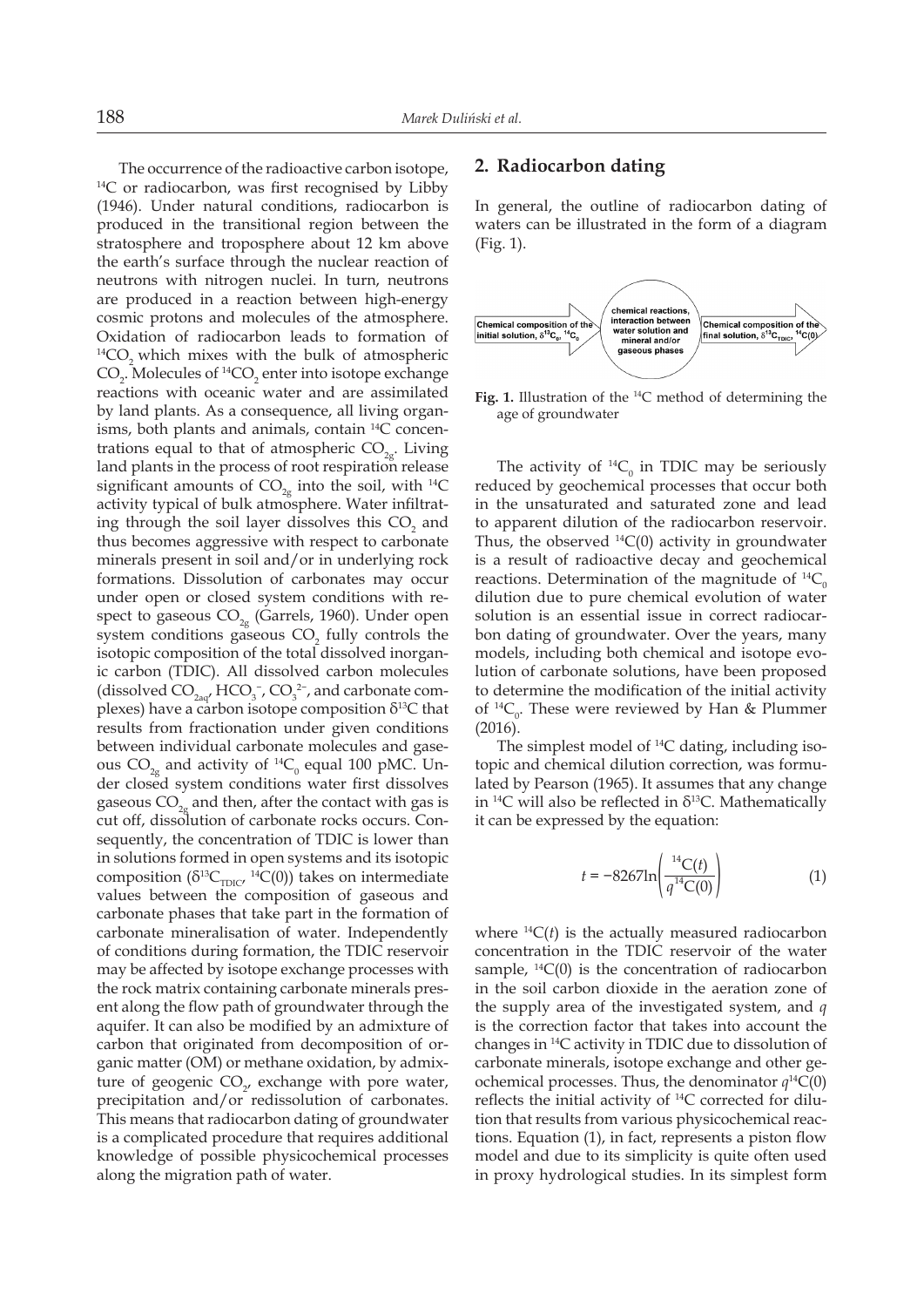the value of the correction factor *q* can be calculated using the formula:

$$
q = \frac{\delta^{13}C_{\text{TDIC}} - \delta^{13}C_{\text{carb}}}{\delta^{13}C_0 - \delta^{13}C_{\text{carb}}}
$$
 (2)

where  $\delta^{13}C_{0}$  is the isotopic composition of soil carbon dioxide in the aeration zone, and  $\delta^{13}C_{\text{TDIC}}$  the carbon isotope composition of dissolved carbonates. When carbonates of marine origin are dissolved the mean value of  $\delta^{13}C_{\text{carb}} = 0\%$  usually is assumed, leading to simplification of the formula (2). For many years, δ<sup>13</sup>C<sub>0</sub> was assumed to be at the level of −25‰ , reflecting the average carbon isotope composition of C3 plants. However, investigations of carbon isotope composition of  $CO<sub>2</sub>$  along soil profiles have proved that, due to kinetic fractionation during diffusion towards the soil surface and water table, the effective isotopic composition of soil CO<sub>2</sub> in contact with infiltration water is equal to −21÷−23‰ (e.g. Gorczyca, 2003).

The piston flow model usually leads to overestimation of calculated ages because it does not take into account the cation and isotope exchange processes between solution and rock matrix, both in the unsaturated and saturated zone. More precise determination of the radiocarbon age of water is possible using the NETPATH computer program (Plummer et al., 1991). In the *"user-defined"* mode it takes into account many parameters and reactions that occur between initial and final water along the flow path such as: calculation of mixing proportions of different waters, evaporation (or) dilution of waters, mineral mass transfer, reactions with gaseous phases, cation exchange and dissolution of organic matter. Depending on available isotope data the Rayleigh distillation formalism can be applied to each model, which satisfies defined constraints to predict carbon, sulphur and strontium isotopic composition of final water. A comprehensive assessment of the modification of the total dissolved carbon reservoir makes the calculated radiocarbon ages more reliable. However, for model calculations the chemical and isotopic composition of initial water should be known. Ideally, the chemical and isotopic parameters of water at input to the groundwater system, i.e., in the lower part of the unsaturated zone of an aquifer should be known. In the "*phases*" block of the computer program the mineralogical composition of rocks along the flow path of the water must be specified. In practice, both requirements in the given form are rarely met. Usually the parameters of input water are defined as mean values observed in the unsaturated zone in the expected recharge area. Assumptions about mineral phases are based on general knowledge of the geological structure of the rock reservoir and chemical composition of initial and final waters. Below, the approach described above will be applied.

#### **3. Construction of an input solution**

The shallow infiltration waters in the immediate vicinity of Wieliczka Salt Mine have been studied sporadically in the past. Unfortunately, even these limited data are not fully representative due to contamination with drilling fluids. However, the western part of GZWP-451 (Main Groundwater Reservoir) is the best-studied area closest to the salt mine. Both chemical and isotope investigations have been conducted in this region for many years. According to Kapusta (2012), two zones can be distinguished in this area:

- West A, represented by waters from wells located at Kokocice fort and the school at Rajsko, and from two wells (S-1 and S-2) in the city of Wieliczka;
- West B, including municipal wells S-10, S-11A and S-12 in the city of Wieliczka.

In all above-mentioned waters tritium was found, which indicates a short transition time of waters within the unsaturated zone, or just below it. For both zones, the representative mean water solutions were determined assuming mixing of individual waters in equal proportions. The results of calculations are presented in Table 1.

In Table 1 charge imbalance of water solution is defined as:

$$
BQ = \frac{\text{cat} - \text{an}}{\text{cat} + \text{an}} 100
$$
 (3)

where "cat" and "an" denote the sum of dissolved cations and anions expressed in equivalents, respectively. The calculated values of *BQ* for West A, West B and PZ-2 waters are within the tolerance range  $(\pm 5)$ . For comparison, parameters of the theoretical solution WZ, formed at 11°C, at pressure of  $CO<sub>2</sub>$  calculated as the average value for West A and B zones (0.012 atm) were also determined under open system conditions relative to  $CO<sub>2</sub>$  gas. This solution was assumed to be in chemical and isotopic equilibrium with the gas phase, calcite and dolomite (hence the saturation indexes equal to 0.0; see Table 1).

Modelling of geochemical processes and calculation of radiocarbon age of water from the PZ-2 piezometer were carried out using the NETPATH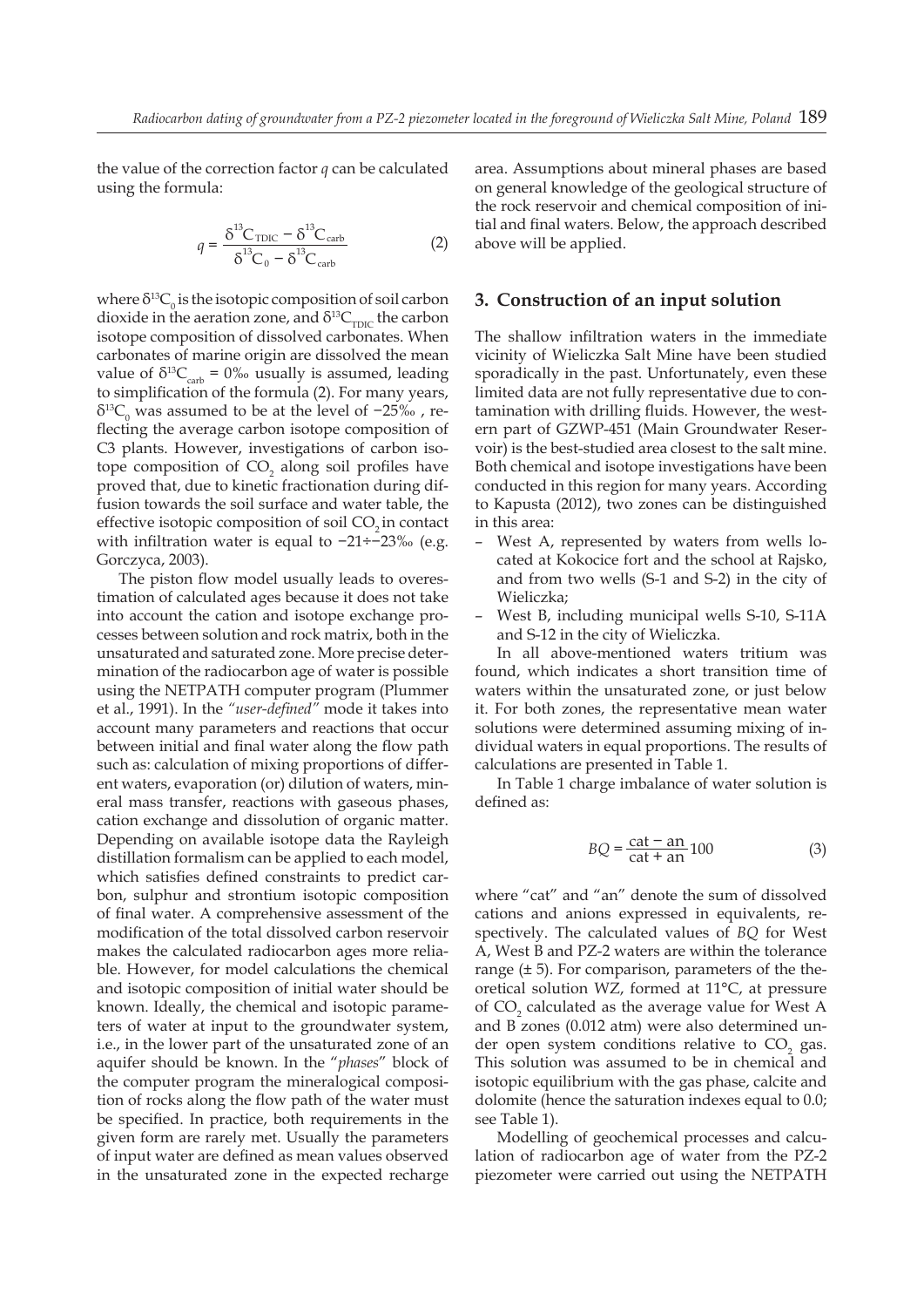| Table 1. Chemical and isotope composition of water solutions in zones West A and West B, theoretically generated |  |  |
|------------------------------------------------------------------------------------------------------------------|--|--|
| solution WZ and water from the PZ-2 piezometer                                                                   |  |  |

| Parameter             |                    | West A   | West B  | WZ         | $PZ-2$  |
|-----------------------|--------------------|----------|---------|------------|---------|
| Temperature           | $\rm ^{\circ}C$    | 11.4     | 11.0    | 11.0       | 11.0    |
| pH                    |                    | 7.4      | 7.2     | 7.4        | 8.36    |
| Eh                    | mV                 | 246      | 104     |            | 182     |
| $Ca^{2+}$             | mg/1               | 106.6    | 147.3   | 54.3       | 27.0    |
| $Mg^{2+}$             | mg/1               | 10.9     | 19.8    | 39.5       | 14.9    |
| $Na+$                 | mg/l               | 7.3      | 12.5    |            | 2423    |
| $K^+$                 | mg/1               | 1.8      | 1.6     |            | 13.6    |
| $Cl^-$                | mg/1               | 23.7     | 22.8    |            | 2527    |
| $SO_4^2$ <sup>-</sup> | mg/l               | 66.1     | 133.9   |            | 1066    |
| HCO <sub>3</sub>      | mg/l               | 263.7    | 341.1   | 354.3      | 707     |
| $\delta^{18}{\rm O}$  | <sub>%</sub> vsmow | $-10.1$  | $-9.8$  |            | $-10.6$ |
| $\delta^2 H$          | <sub>%</sub> vsmow | $-71.0$  | $-69.3$ |            | $-75.3$ |
| $\delta^{13}C$        | ‰ VPDB             | $-14.2$  | $-13.3$ | $-13.5$    | $-13.2$ |
| ${}^{14}C$            | pMC                | $62.7^*$ | 44.4    | $100^{**}$ | 5.5     |
| Charge imbalance      | $\%$               | 1.74     | 3.18    | 0.0        | 1.57    |
| $SI_C$ ***            |                    | 0.15     | 0.15    | 0.0        | 0.53    |
| $SI_D^{\;\;***}$      |                    | $-0.53$  | $-0.43$ | 0.0        | 0.96    |
| CO <sub>2</sub>       | atm                | 0.008    | 0.017   | 0.012      | 0.002   |

 $*$  – values of  ${}^{14}C(0)$  at the input to the saturation zone.

\*\* – activity of <sup>14</sup>C<sub>0</sub> of soil CO<sub>2</sub> participating in formation of carbonate solution.

\*\*\* – saturation indexes with respect to calcite  $SI_c$  and dolomite  $SI_p$ .

code with the following assumed parameters, phases and processes:

- the so-called "constraints", i.e., elements and balances: C, Ca, Mg, Na, K, S, Cl,  $\delta^{13}C$ ;
- mineral and gas phases:  $CO_2$  gas,  $CH_2O$  (organic matter, OM), calcite dolomite, halite, gypsum, plagioclase- (Ca, Na);
- cation exchange processes: Ca/Na and Mg/Na. Consideration of carbon isotope exchange between solid carbonates and dissolved carbon was

not necessary. Due to the observed differences in mineralisation between the initial solutions and the solution from the PZ-2 well, the dissolution of halite, gypsum, organic matter and plagioclase was forced in each model. Results of calculations are summarised in Table 2. In that table only those models are presented for which the calculated value of  $\delta^{13}$ C was in agreement with the measured in TDIC from piezometer PZ-2, i.e., −13.2 ‰.

| Table 2. Results of model calculations of radiocarbon age using the NETPATH program |  |  |
|-------------------------------------------------------------------------------------|--|--|
|-------------------------------------------------------------------------------------|--|--|

| Initial solution  | West A       |                | West B                   |                          |                          | WZ.                      |                 |
|-------------------|--------------|----------------|--------------------------|--------------------------|--------------------------|--------------------------|-----------------|
| Model No.         | $\mathbf{1}$ | $\overline{2}$ | 3                        | 1                        | $\overline{2}$           | 1                        | $\overline{2}$  |
| Mineral phase     |              |                |                          |                          |                          |                          |                 |
| Halite $(+)$      | 71.10        | 71.10          | 71.10                    | 71.12                    | 71.12                    | 71.76                    | 71.76           |
| $Gypsum(+)$       | 10.48        | 10.48          | 10.48                    | 9.78                     | 9.78                     | 11.17                    | 11.17           |
| $CH2O(+)$         | 3.37         | 3.37           | 3.37                     | 2.63                     | 2.63                     | 2.63                     | 2.63            |
| Plagioclase (+)   | 2.44         | 2.44           | 2.44                     | 2.69                     | 2.69                     | 2.67                     | 2.67            |
| Calcite           | 3.03         | 3.37           | $\overline{\phantom{0}}$ | 2.40                     | $\overline{\phantom{0}}$ | 2.47                     | $\qquad \qquad$ |
| Dolomite          | 0.17         | -              | 1.68                     | $\overline{\phantom{a}}$ | 1.20                     | $\overline{\phantom{m}}$ | 1.24            |
| Ca/Na exchange    | 16.59        | 16.76          | 15.08                    | 16.19                    | 15.00                    | 15.34                    | 14.10           |
| Mg/Na exchange    |              | $-0.17$        | 1.52                     | 0.20                     | 1.40                     | 1.01                     | 2.25            |
| $14C$ (pMC)       | 25.90        | 25.90          | 25.90                    | 25.00                    | 25.00                    | 55.70                    | 55.70           |
| $14C$ age (years) | 12800        | 12800          | 12800                    | 12500                    | 12500                    | 19100                    | 19100           |

Note: the amounts of transferred minerals between the solid and liquid phases are expressed in mmol/L; the sign (+) means "forced phase", i.e. the phases whose presence and dissolution were forced in each of the models; positive values mean the dissolved quantity of a given phase, negative – removed from the solution.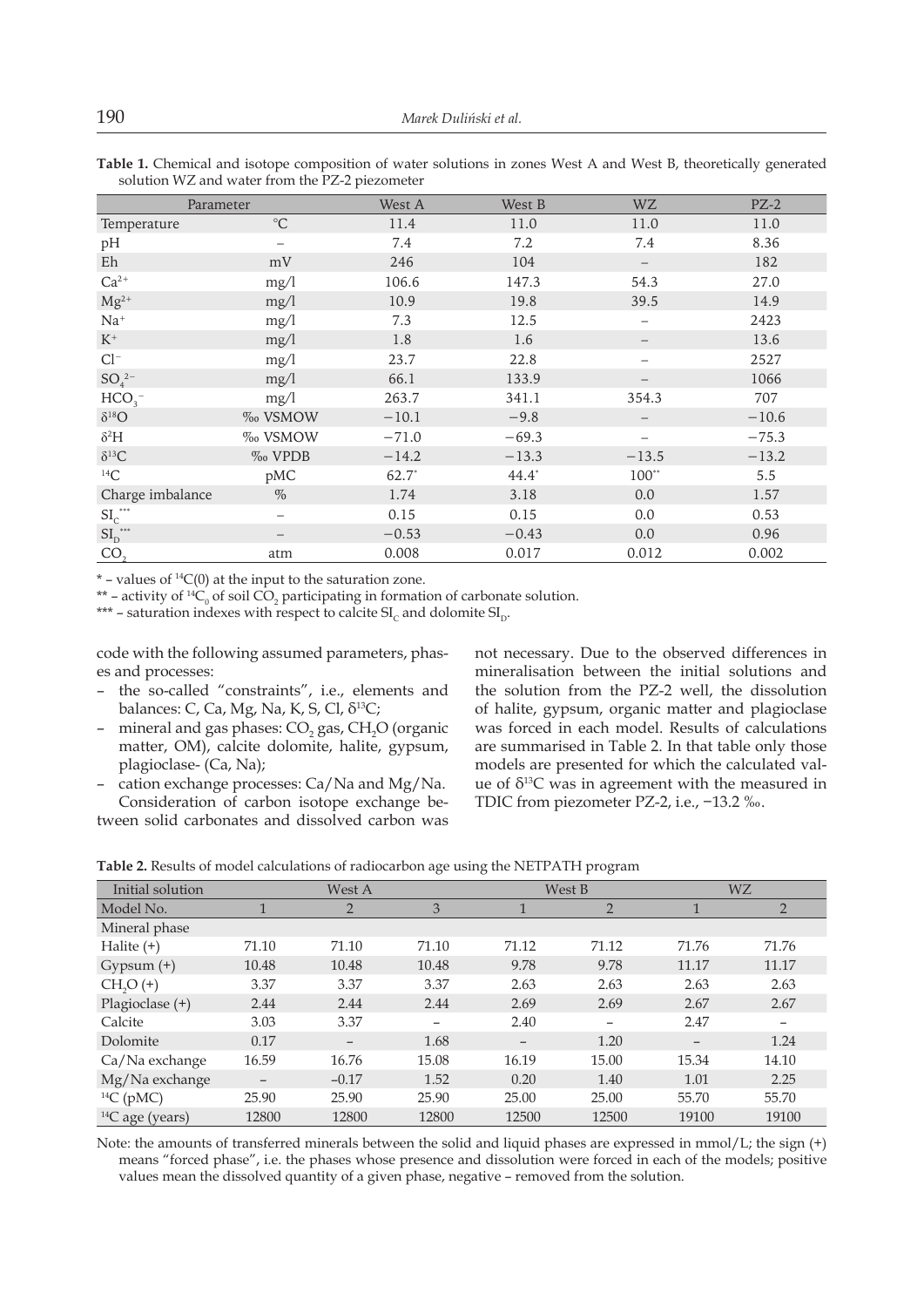# **4. Results of 14C dating**

Using the piston flow Pearson model, assuming the mean value  $\delta^{13}C_{0}$  of soil carbon dioxide to be equal to −22‰ and initial <sup>14</sup>C<sub>0</sub> activity at the level of 100 pMC, the radiocarbon age of water from the PZ-2 piezometer equals 19,800 years. A similar age (19,100 years) has been obtained by model calculations with the NETPATH code, starting from the theoretical solution WZ. Both age determinations remain in good agreement and this fact requires some comment.

Both the Pearson model and calculations using the NETPATH program with the WZ initial solution assume that  $^{14}C_{0}$  activity of dissolved carbonates in water entering the saturation zone is equal to 100 pMC. Similarly, in the case of closed systems, it is assumed that the infiltrating water is initially saturated with gaseous  $CO_2$  originating from root respiration and then, after cutting off gas supply, carbonate minerals are dissolved. These are two extreme, theoretical scenarios. In practice, indirect variants are realised. Data from the GZWP-451 aquifer clearly indicate successive closing of the system as water flows through the unsaturated zone (Duliński et al., 2013). Hence, the activities of  $14C$  in waters containing significant amounts of tritium (and therefore of relatively young age, i.e., several dozens of years old) are considerably smaller than 100 pMC. In the Pearson model the initial activity of  $^{14}C(0)$ , after correction for dissolution (Eq. 2), is equal to 60 pMC, whereas the analogous value calculated by the NETPATH program is only 25–26 pMC. Using parameters of the initial solutions determined for zones West A and B, three and two very coherent models are obtained, respectively. The calculated 14C ages for these models are closely similar and equal 12,500–12,800 years.

Results of calculations starting with initial solution formed under a closed system conditions relative to gaseous  $CO_2$  are omitted, because they lead to absurd chemical models that generate negative ages. By the way, the incorrectness of such an approach is indicated by too low  $\delta^{13}$ C values.

It is difficult to assume that the recharge zone of the PZ-2 well differs drastically in terms of hydrochemical and geological parameters from conditions prevailing in zones West A and West B. This implies that the age of water from the PZ-2 piezometer is close to 12,500, rather than 19,000, years. This younger date is also confirmed by the stable isotope composition of water.

The isotopic composition of water from the PZ-2 piezometer is lower than the average composition of Holocene infiltration in the Kraków area. This

is proof of the presence of a component recharged under climatic conditions that are colder than those prevailing currently. The age of the water, about 12,500 years, places it at the boundary between the Younger Dryas and Preboreal, i.e., within the period of significant and rapid climate change. Probably, this water represents a mixture of melting water being the remains of the last glaciation (with a more negative isotopic composition) and early Holocene waters. The contribution of glacial water is not very high. This is evident from the isotopic composition of water in the M3 borehole at Kraków-Mateczny: δ<sup>18</sup>O = −12.8‰, δ<sup>2</sup> H = −85‰ (Zuber & Rajchel, 2007).

# **5. Conclusions**

In the present paper, a comparative analysis of two radiocarbon dating methods of groundwater from PZ-2 piezometer is made: the Pearson model and the *"user-defined"* option of the NETPATH program. The simpler Pearson model considers dilution of the dissolved carbon reservoir by carbonate minerals only. In the NETPATH code, numerous processes can be modelled, which leads to more precise determination of geochemically corrected initial  $^{14}C(0)$ activity as the starting point for age determination. Using physicochemical parameters of water from the PZ-2 piezometer in the vicinity of Wieliczka Salt Mine, it is shown that the very simple Pearson model can lead to significantly overestimated 14C ages. In the case of analysed water, the aging effect is about 7,000 years. This may be behind erroneous conclusions on the origin of water in those cases where other data are unavailable. The age of the water from the PZ-2 piezometer could be verified by using its oxygen and hydrogen isotopic composition. However, without such additional data, application of the Pearson model, albeit very simple, can result in markedly erroneous conclusions.

#### **Acknowledgements**

In part, the present work was supported by the Ministry of Science and Higher Education, project number 16.16.220.842 B02.

#### **References**

d'Obyrn, K. & Postawa, A., 2013. Selected hydrochemical ratios of waters from inflows at the level VI in "Wieliczka" salt mine. *Geology, Geophysics and Environment* 39, 163–174.